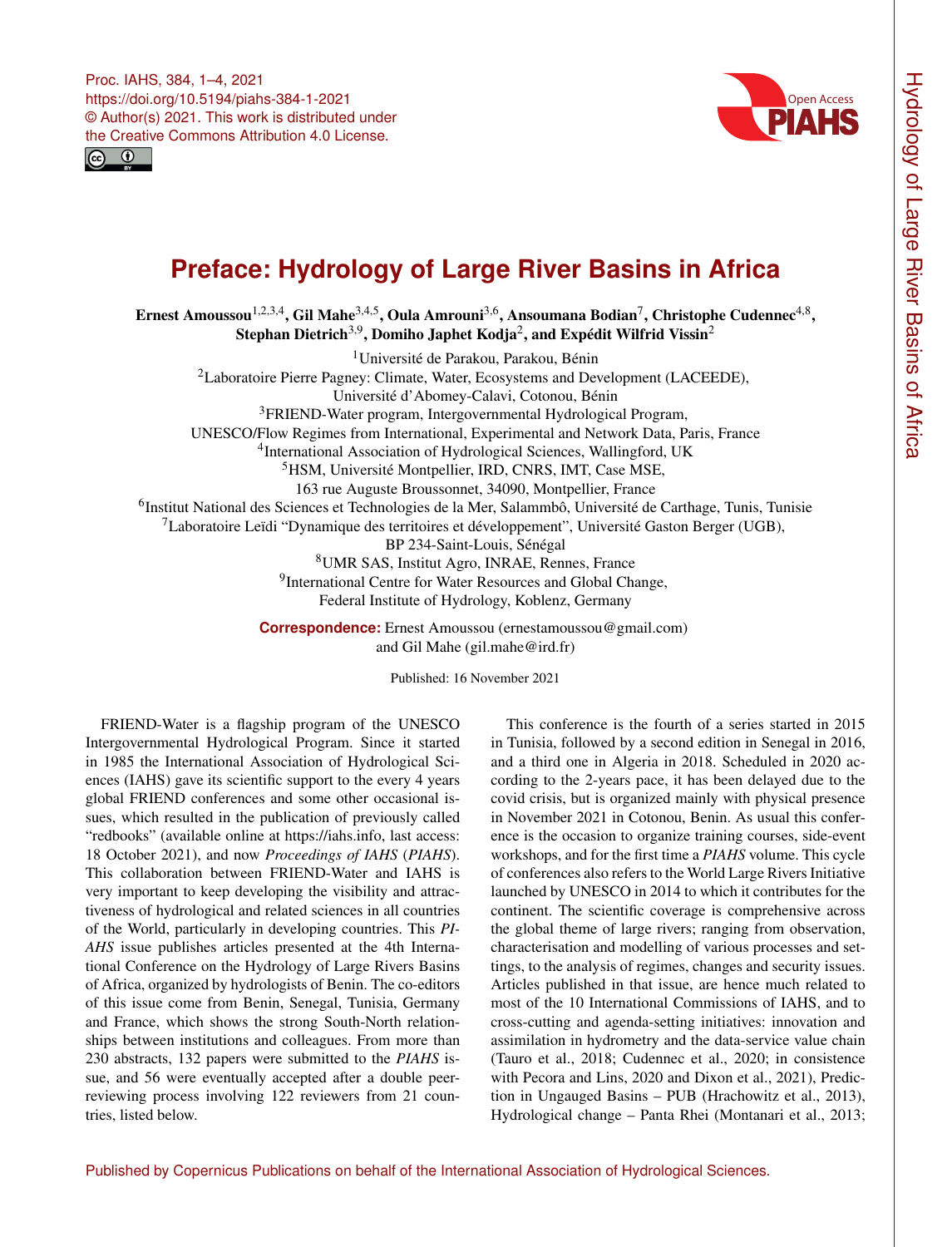McMillan et al., 2016) and related Water security (Young et al., 2015; Ceola et al., 2016) and nexus approach (Liu et al., 2017; Connor et al., 2020; Heal et al., 2021), and socio-hydrology and citizen engagement (Di Baldassarre et al., 2019; Nardi et al., 2021). The clustering of the articles in three sections captures that alignment through a progression from hydrological dynamics, to regimes and changes, and to security. The range of African Large Rivers addressed across these articles is a richness as such, with an ultimate value for comparative hydrology; whereas some local studies are also included, which are valuable for documenting knowledge and models.

This open access (as all *PIAHS* volumes) bilingual issue is of particular interest and value for a large community of authors and readers in Africa, in terms of knowledge capitalization and sharing, both at the regional and international levels, within academia and in the science-policy bridging – as advocated by learned societies and UNESCO in terms of Open Science and public good (Cudennec and Hubert, 2008; Hughes et al., 2014; Quinn et al., 2018; Boulton et al., 2021; UNESCO, 2021). Leading authors come from 15 African countries, Canada, France and UK. Beyond these figures, this issue shows the great expectation of African researchers to integrate international institutional activities and share common scientific reflections. This *PIAHS* volume, as a contribution to the FRIEND-Water program, shortly follows the one published in 2020 out of the Beijing Global FRIEND-Water conference in 2018 (Yu et al., 2020). The next Global FRIEND-Water conference is scheduled to be held in Dakar, Senegal in March 2023. The contribution of the African scientific community to IAHS activities is strongly increasing (Hughes et al., 2015; Croke and Jewitt, 2018; Makurira et al., 2018), which is also visible by the very large registration of African colleagues to the ongoing 23 UPHs in Africa initiative (Blöschl et al., 2019), whose results should be integrated to the global 23 UPHs discussions scheduled in Montpellier IAHS XIth scientific assembly in May–June 2022.

**Acknowledgements.** Many contributors helped funding this issue and the conference, Institutions: UNESCO Intergovernmental Hydrological Program, the International Centre for Water Resources and Global Change of Koblenz, Germany, IAHS including its SYSTA granting mechanism, the Research Institute for Development – IRD France, the World Meteorological Organization, l'Agence Universitaire de la Francophonie, le CRASTE-LF Centre de Recherche Africain des Sciences et Technologies de l'Espace en Langue Française Maroc, Ministère de l'Enseignement Supérieur et de la Recherche Scientifique du Bénin, Ministère de l'Eau et des Mines du Bénin, Ministère du Cadre de Vie et du Développement Durable du Bénin, Ministère de l'Agriculture et de l'Alimentation du Bénin, Ambassade de France au Bénin, Ambassade de France au Congo, Agence Française de Développement, Académie Nationale des Sciences Arts et Lettres du Bénin, AHR Foundation Bénin; and Universities and Laboratories: University of Parakou Bénin, University of Abomey-Calavi Bénin, Institut de Géogra-

phie de l'Aménagement du Territoire et de l'Environnement, Institut National de l'Eau, Laboratoire Pierre Pagney Climat, Ecosystème, Eau et Développement, Laboratoire GéoSciences Environnement Toulouse France, Laboratoire HydroSciences Montpellier France. The following hydrologists have contributed as reviewers: Abderrahmane Khedimallah, Abderrazak Bouanani, Larbi Djabri, Ahmed Kettab, Amin Zettam, Abdelhadi Ammari, Ayoub Zeroual, Belkacem Bekkoussa, Faiza Hallouz, Hind Meddi, Mohamed Meddi, Ayoub Zeroual, Sabrina Taibi, Samir Toumi, Sid-Ahmed Bouguerra, from Algeria; Dawit Berhane from Australia; Firmin Adandedji, Constant Houndenou, K. Olive Adissoda, Fidèle Ahehehinnou Yedo, Gervais Atchade, Djigbo Félicien Badou, Eliezer Biao, Michel Boko, Aymar Bossa, Cyr Gervais Etene, Eric A. Alamou, Moussa Gibigaye, Jean Hounkpe, Domiho Japhet Kodja, Olivier Koudamiloro, Hervé Koumassi, Maurice Ahouansou, Brice Mongbo, Pierre I. Akponikpe, Maïeul G. Quenum, S. Henri Totin Vodounon, Expédit Wilfrid Vissin, Ibouraïma Yabi, Josué Zandagba, Salou Zoulkif, Wilfrid Expédit Vissin, Ernest Amoussou, Rafiath Bamisso, N. P. Maximilien Boko, from Benin; Yetchékpo Patrick Gbohoui, Issoufou Ouedraogo, Yacouba Yira, Augustin Yameogo from Burkina-Faso; Wilfried Pokam, Jules Rémy Ndam, Rodric Merime Nonki, Elisabeth Fita Dassou from Cameroon; Yangbo Chen from China; Martin Kabantu from Congo; François Assemian, Modeste Kacou, Kouakou Lazare Kouassi, Auguste Kouassi Kouame, Amani Michel Kouassi, Djibril Dabissi Noufe, Salomon Obahoundje, Zamblé Armand Tra Bi, Vami Nguessan, Mouamé Y. Morton, Eric Pascal Zahiri from Cöte D'Ivoire; Negash Tessema from Ethiopia; Alain Dezetter, Andrew Ogilvie, Benjamin Polh, Pascal Breil, Charles Perrin, Christophe Bouvier, Christophe Brachet, Christophe Cudennec, Daniel Loudiere, Olivier Delaigue, Didier Orange, Arona Diedhiou, Emmanuelle Cadot, Gil Mahe, Jean-Louis Perrin, Jean Emmanuel Paturel, Sandra Rome, Alban Delavenne, Sylvain Bigot, Manuella Grippa, Yves Tramblay, Valentin Wendling, Théo Vischel, Telesphore Brou, Etienne Guilpart, Vazken Andreassian from France; Felix Opdehipt, Jörg Dietrich, Stephan Dietrich from Germany; Lhoussaine Bouchaou from Morocco; Nicolas Vigaud from USA; Olusegun Adeaga, Isaiah Akoteyon from Nigeria; Cyriaque Rufin Nguimalet from Central African Republic; Mamadou Lamine Mbaye, Soussou Sambou, Raymond Malou, Amadou Abou Sy, Abdoulaye Faty, Ibrahima Mall, Lamine Diop, Gayane Faye, Assoumana Bodian from Senegal; Lamboni Batablinle, Benoît Koubodana from Togo; Sihem Benabdallah, Noureddine Gaaloul, Majid Mathlouthi, Oula Amrouni from Tunisia; Nilay Dogulu from Turkey; Declan Conway, Bastien Dieppois, Maria Uberia, Abdou Khouakhi from United Kingdom.

## **References**

Blöschl, G., Bierkens, M. F. P., Chambel, A., Cudennec, C., Destouni, G., Fiori, A., Kirchner, J. W., McDonnell, J. J., Savenije, H. H. G., Sivapalan, M., Stump, C., Toth, E., Volpi, E., Carr, G., Lupton, C., Salinas, J., Széles, B., Viglione, A., Aksoy, H., Allen, S. T., Amin, A., Andréassian, V., Arheimer, B., Aryal, S. K., Baker, V., Bardsley, E., Barendrecht, M. H., Bartosova, A., Batelaan, O., Berghuijs, W. R., Beven, K., Blume, T., Bogaard, T., Borges de Amorim, P., Böttcher, M. E., Boulet, G., Breinl, K., Brilly, M., Brocca, L., Buytaert, W., Castellarin,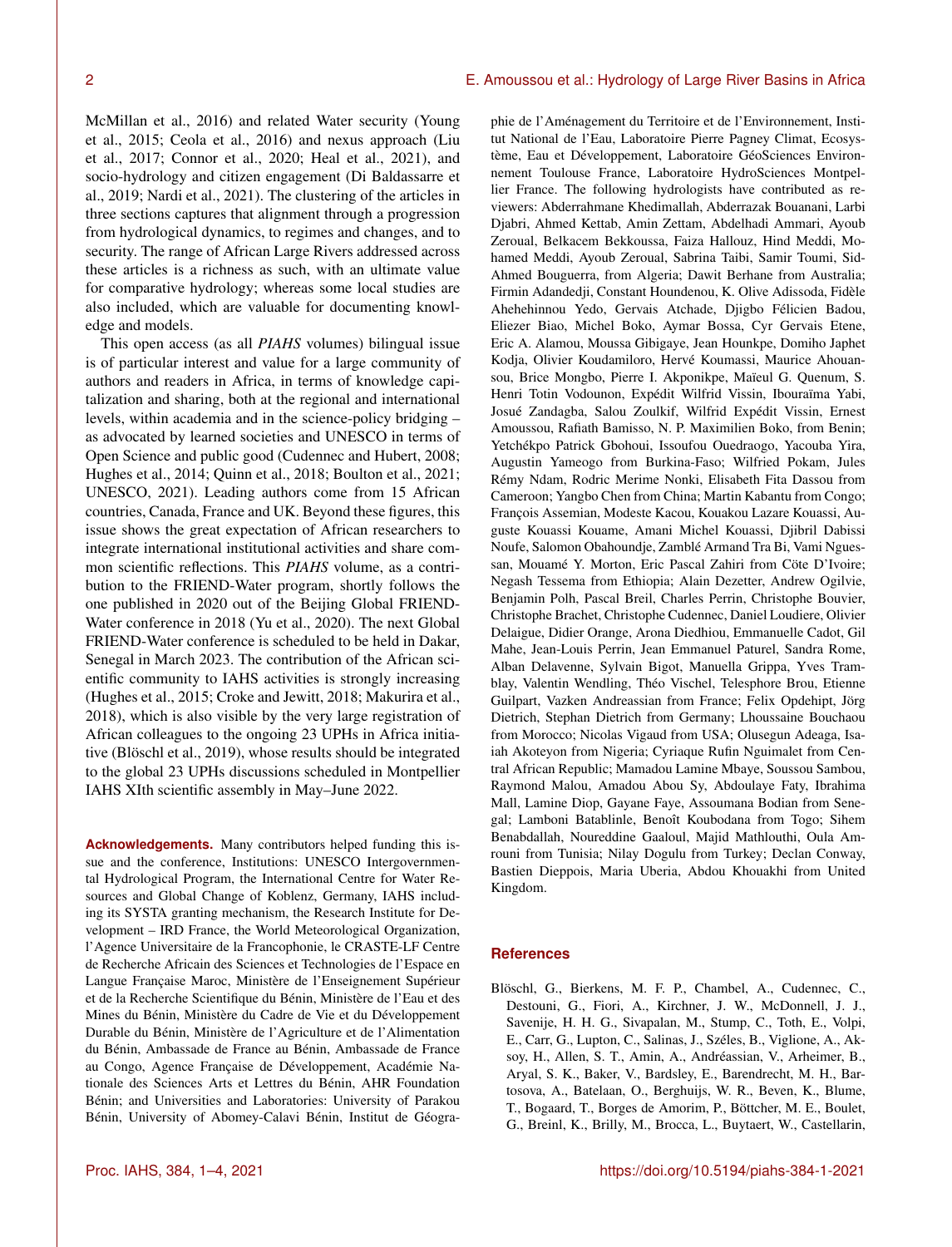A., Castelletti, A., Chen, X., Chen, Y., Chen, Y., Chifflard, P., Claps, P., Clark, M. P., Collins, A. L., Croke, B., Dathe, A., David, P. C., de Barros, F. P. J., de Rooij, G., Di Baldassarre, G., Driscoll, J. M., Duethmann, D., Dwivedi, R., Eris, E., Farmer, W. H., Feiccabrino, J., Ferguson, G., Ferrari, E., Ferraris, S., Fersch, B., Finger, D., Foglia, L., Fowler, K., Gartsman, B., Gascoin, S., Gaume, E., Gelfan, A., Geris, J., Gharari, S., Gleeson, T., Glendell, M., Gonzalez Bevacqua, A., González-Dugo, M. P., Grimaldi, S., Gupta, A. B., Guse, B., Han, D., Hannah, D., Harpold, A., Haun, S., Heal, K., Helfricht, K., Herrnegger, M., Hipsey, M., Hlaváciková, H., Hohmann, C., Holko, L., Hopkinson, C., Hrachowitz, M., Illangasekare, T. H., Inam, A., Innocente, C., Istanbulluoglu, E., Jarihani, B., Kalantari, Z., Kalvans, A., Khanal, S., Khatami, S., Kiesel, J., Kirkby, M., Knoben, W., Kochanek, K., Kohnová, S., Kolechkina, A., Krause, S., Kreamer, D., Kreibich, H., Kunstmann, H., Lange, H., Liberato, M. L. R., Lindquist, E., Link, T., Liu, J., Loucks, D.P., Luce, C., Mahé, G., Makarieva, O., Malard, J., Mashtayeva, S., Maskey, S., Mas-Pla, J., Mavrova-Guirguinova, M., Mazzoleni, M., Mernild, S., Misstear, B. D., Montanari, A., Müller-Thomy, H., Nabizadeh, A., Nardi, F., Neale, C., Nesterova, N., Nurtaev, B., Odongo, V. O., Panda, S., Pande, S., Pang, Z., Papacharalampous, G., Perrin, C., Pfister, L., Pimentel, R., Polo, M. J., Post, D., Prieto Sierra, C., Ramos, M.-H., Renner, M., Reynolds, J. E., Ridolfi E., Rigon, R., Riva, M., Robertson, D.E., Rosso, R., Roy, T., Sá, J. H. M., Salvadori, G., Sandells, M., Schaefli, B., Schumann, A., Scolobig, A., Seibert, J., Servat, E., Shafiei, M., Sharma, A., Sidibe, M., Sidle, R. C., Skaugen, T., Smith, H., Spiessl, S. M., Stein, L., Steinsland, I., Strasser, U., Su, B., Szolgay, J., Tarboton, D., Tauro, F., Thirel, G., Tian, F., Tong, R., Tussupova, K., Tyralis, H., Uijlenhoet, R., van Beek, R., van der Ent, R.J., van der Ploeg, M., Van Loon, A.F., van Meerveld, I., van Nooijen, R., van Oel, P. R., Vidal, J.-P., von Freyberg, J., Vorogushyn, S., Wachniew, P., Wade, A. J., Ward, P., Westerberg, I. K., White, C., Wood, E. F., Woods, R., Xu, Z., Yilmaz, K. K., and Zhang, Y.: Twenty-three unsolved problems in hydrology (UPH) – a community perspective, Hydrolog. Sci. J., 64, 1141– 1158, https://doi.org[/10.1080/02626667.2019.1620507,](https://doi.org/10.1080/02626667.2019.1620507) 2019.

- Boulton, G., Cudennec, C, Castle, D., Dogulu, N., Haliwell, J., Hélein, F., Maras, P., Rossini, M., Sanchez, J. A., Sud, M., and Vigen J.: ISC Statement on Open Science and the UNESCO initiative, available at: [https://council.science/current/](https://council.science/current/news/open-science-and-the-unesco-initiative/) [news/open-science-and-the-unesco-initiative/,](https://council.science/current/news/open-science-and-the-unesco-initiative/) last access: 5 October 2021.
- Ceola, S., Montanari, A., Krueger, T., Dyer, F., Kreibich, H. ,Westerberg, I., Carr, G., Cudennec, C., Elshorbagy, A., Savenije, H., Van Der Zaag, P., Rosbjerg, D., Aksoy, H., Viola, F., Petrucci, G., MacLeod, K., Croke, B., Ganora, D., Hermans, L., Polo, M.J., Xu, Z., Borga, M., Helmschrot, J., Toth, E., Ranzi, R., Castellarin, A., Hurford, A., Brilly, M., Viglione, A., Blöschl, G., Sivapalan, M., Domeneghetti, A., Marinelli, A., and Di Baldassarre, G.: Adaptation of water resources systems to changing society and environment – A statement by the International Association of Hydrological Sciences, Hydrolog. Sci. J., 61, 2803–2817, https://doi.org[/10.1080/02626667.2016.1230674,](https://doi.org/10.1080/02626667.2016.1230674) 2016.
- Connor, R., Timmerman, J., Uhlenbrook, S., and Koncagül, E.: Chapter 9 – Water-Climate-Energy-Food-Environment Nexus, The United Nations World Water Development Report 2020 "Water and Climate Change", 118–125, ISBN

978-92-3-100371-4, available at: [https://en.unesco.org/themes/](https://en.unesco.org/themes/water-security/wwap/wwdr/2020) [water-security/wwap/wwdr/2020](https://en.unesco.org/themes/water-security/wwap/wwdr/2020) (last access: 5 October 2021), 2020.

- Croke, B. and Jewitt, G.: Editorial: Special Issue on Water security and the food-water-energy nexus: drivers, responses and feedbacks at local to global scales, Proc. IAHS, 376, 1–1, https://doi.org[/10.5194/piahs-376-1-2018,](https://doi.org/10.5194/piahs-376-1-2018) 2018.
- Cudennec, C. and Hubert, P.: Multi-objective role of HSJ in processing and disseminating hydrological knowledge, Hydrolog. Sci. J., 53, 485–487, https://doi.org[/10.1623/hysj.53.2.485,](https://doi.org/10.1623/hysj.53.2.485) 2008.
- Cudennec, C., Lins, H., Uhlenbrook, S., and Arheimer, B.: Towards FAIR and SQUARE hydrological data, Hydrolog. Sci. J., 65, 681–682, https://doi.org[/10.1080/02626667.2020.1739397,](https://doi.org/10.1080/02626667.2020.1739397) 2020.
- Di Baldassarre, G., Sivapalan, M., Rusca, M., Cudennec, C., Garcia, M., Kreibich, H., Konar, M., Mondino, E., Mård, J., Pande, S., Sanderson, M. R., Tian, F., Viglione, A., Wei, J., Wei, Y., Yu, D. J., Srinivasan, V., and Blöschl, G.: Sociohydrology: Scientific challenges in addressing the sustainable development goals, Water Resour. Res., 55, 6327–6355, https://doi.org[/10.1029/2018WR023901,](https://doi.org/10.1029/2018WR023901) 2019.
- Dixon, H., Sandström, S., Cudennec, C., Lins, H.F., Abrate, T., Bérod, D., Chernov, I., Ravalitera, N., Sighomnou, D., and Teichert, F.: Intergovernmental cooperation for hydrometry – what, why, how?, Hydrolog. Sci. J., 1–15, https://doi.org[/10.1080/02626667.2020.1764569,](https://doi.org/10.1080/02626667.2020.1764569) 2021.
- Heal, K. V., Bartosova, A., Hipsey, M. R., Chen, X., Buytaert, W., Li, H.-Y., McGrane, S. J., Gupta, A. B., and Cudennec C.: Water quality: the missing dimension of water in the water–energy–food nexus, Hydrolog. Sci. J., 66, 745–758, https://doi.org[/10.1080/02626667.2020.1859114,](https://doi.org/10.1080/02626667.2020.1859114) 2021.
- Hrachowitz, M., Savenije, H. H. G., Blöschl, G., McDonnell, J. J., Sivapalan, M., Pomeroy, J. W., Arheimer, B., Blume, T., Clark, M. P., Ehret, U., Fenicia, F., Freer, J. E., Gelfan, A., Gupta, H. V., Hughes, D. A., Hut, R. W., Montanari, A., Pande, S., Tetzlaff, D., Troch, P. A., Uhlenbrook, S., Wagener, T., Winsemius, H.C., Woods, R.A., Zehe, E., and Cudennec, C.: A decade of Predictions in Ungauged Basins (PUB) – a review, Hydrolog. Sci. J., 58, 1198–1255, https://doi.org[/10.1080/02626667.2013.803183,](https://doi.org/10.1080/02626667.2013.803183) 2013.
- Hughes, D. A., Heal, K. V., and Leduc, C.: Improving the visibility of hydrological sciences from developing countries, Hydrolog. Sci. J., 59, 1627–1635, https://doi.org[/10.1080/02626667.2014.938653,](https://doi.org/10.1080/02626667.2014.938653) 2014.
- Hughes, D. A., Jewitt, G., Mahe, G., Mazvimavi, D., and Stisen, S.: A review of hydrological sciences research in Africa over the last decade, Hydrolog. Sci. J., 60, 1865–1879, https://doi.org[/10.1080/02626667.2015.1072276,](https://doi.org/10.1080/02626667.2015.1072276) 2015.
- Liu, J., Yang, H., Cudennec, C., Gain, A. K., Hoff, H., Lawford, R., Qi, J., de Strasser, L., Yillia, P. T., and Zheng, C.: Challenges in operationalizing the waterenergy-food nexus, Hydrolog. Sci. J., 62, 1714–1720, https://doi.org[/10.1080/02626667.2017.1353695,](https://doi.org/10.1080/02626667.2017.1353695) 2017.
- Makurira, H., Mazvimavi, D., Kapangaziwiri, E., Kileshye Onema, J.-M., and Gumindoga, W.: Preface: Understanding spatiotemporal variability of water resources and the implications for IWRM in semi-arid eastern and southern Africa, Proc. IAHS, 378, 1–1, https://doi.org[/10.5194/piahs-378-1-2018,](https://doi.org/10.5194/piahs-378-1-2018) 2018.